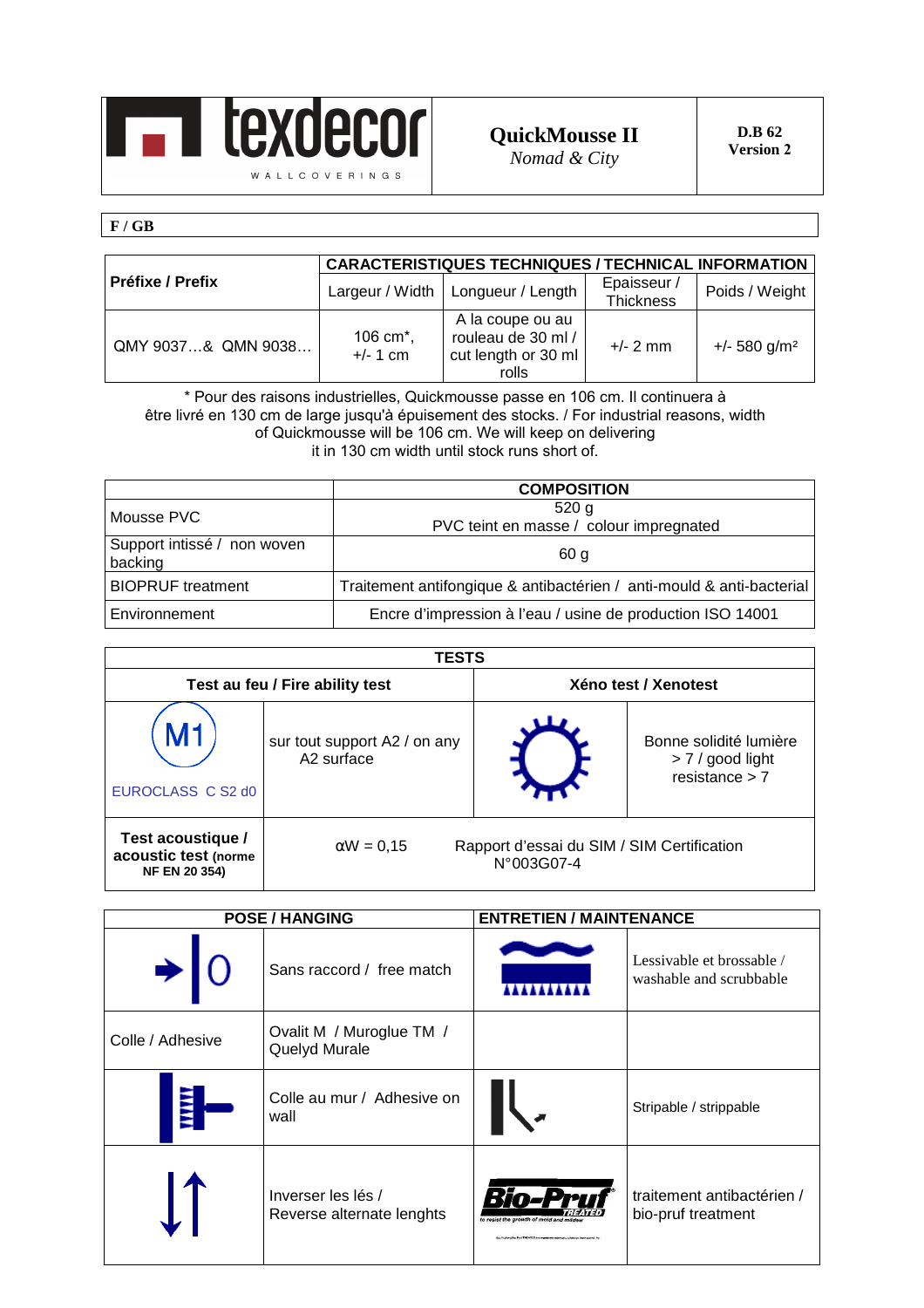

## **D / NL**

| Artikelnummer /       | Technische Daten / Technische details |                                                                                     |               |                            |
|-----------------------|---------------------------------------|-------------------------------------------------------------------------------------|---------------|----------------------------|
| nummer                | Breite / Breedte                      | Länge / lengte                                                                      | Dicke / Dikte | Gewicht                    |
| QMY 9037&<br>QMN 9038 | 106 cm $^*$ ,<br>$+/- 1$ cm           | Lfm oder zu Rollen<br>von 30lfm / op<br>afsnijding of rollen van<br>30 <sub>m</sub> | $+/- 2$ mm    | $+/- 580$ g/m <sup>2</sup> |

Aus gewerblichen Grund wird Quickmousse 106 cm breit sein. Es wird noch in der Breite von 130cm geliefert bis den Vorrat ausgeschöpft ist, und wird schrittweise durch eine Breite von 106cm ersetzt./ Door industriële omstandigheden zal de Quickmousse op 106cm breed geproduceerd worden. We leveren onze huidige voorraad op 130cm breed tot uitputting.

|                                                             | <b>Komposition / Samenstelling</b>                                                     |
|-------------------------------------------------------------|----------------------------------------------------------------------------------------|
| Oberfläche / Bovenlaag                                      | Durchgehend gefärbtes PVC / PVC getint in de massa<br>$520$ g/m <sup>2</sup>           |
| Faservlies / vezelvlies<br>Untergrund / Drager<br>60 $g/m2$ |                                                                                        |
| Bio-Pruf Behandlung / Bio-Pruf behandeling                  |                                                                                        |
| Umweltfreundich /<br>Milieuvriendelijk                      | Wasserdruckerschwäze / Drukinkt op waterbasis<br>Fabrik / Productie fabriek ISO 14 001 |

| Tests / testen                        |                                           |                                                      |                                                             |  |
|---------------------------------------|-------------------------------------------|------------------------------------------------------|-------------------------------------------------------------|--|
|                                       | Feuerbeständigkeit / Brandklasse          |                                                      | <b>Xenotest</b>                                             |  |
| EUROCLASS C S2 d0                     | auf A2 Untergründen / op<br>A2 ondergrond |                                                      | Gute<br>Lichtbeständigkeit /<br>Goede lichtweerstand<br>> 7 |  |
| Test acoustic (norme<br>NF EN 20 354) | $\alpha W = 0,15$                         | test von SIM / test van SIM<br>$N^{\circ}003G07 - 4$ |                                                             |  |

| Unverbindliche Klebeempfehlung /<br>Plaatsingsvoorschriften |                                                                                      | <b>Pflege / Onderhoud</b>                                                                                                            |                                                                                        |
|-------------------------------------------------------------|--------------------------------------------------------------------------------------|--------------------------------------------------------------------------------------------------------------------------------------|----------------------------------------------------------------------------------------|
|                                                             | Ansatzfrei / zonder<br>aanzet                                                        |                                                                                                                                      | Waschbeständig,<br>Scheuerbeständig /<br>Afwasbaar en borstelbaar<br>(norme NF EN 233) |
| Kleister / Lijm                                             | Ovalit M /Muroglue TM /<br>Quelyd Mural / lijm<br>Perfax vinyltextiel of<br>Ovalit M |                                                                                                                                      |                                                                                        |
| YYYY                                                        | Kleister auf die Mauer<br>auftragen / muur inlijmen                                  |                                                                                                                                      | Afstripbaar                                                                            |
|                                                             | Die Bahnen Umdrehen /<br>banen storten                                               | Bio-l<br>to resist the growth of mold and milder<br>Buy Profession Pro TREATED are requirement redempts at Marice Interventional, In | Bio-Pruf Behandlung / Bio-<br>Pruf behandeling                                         |